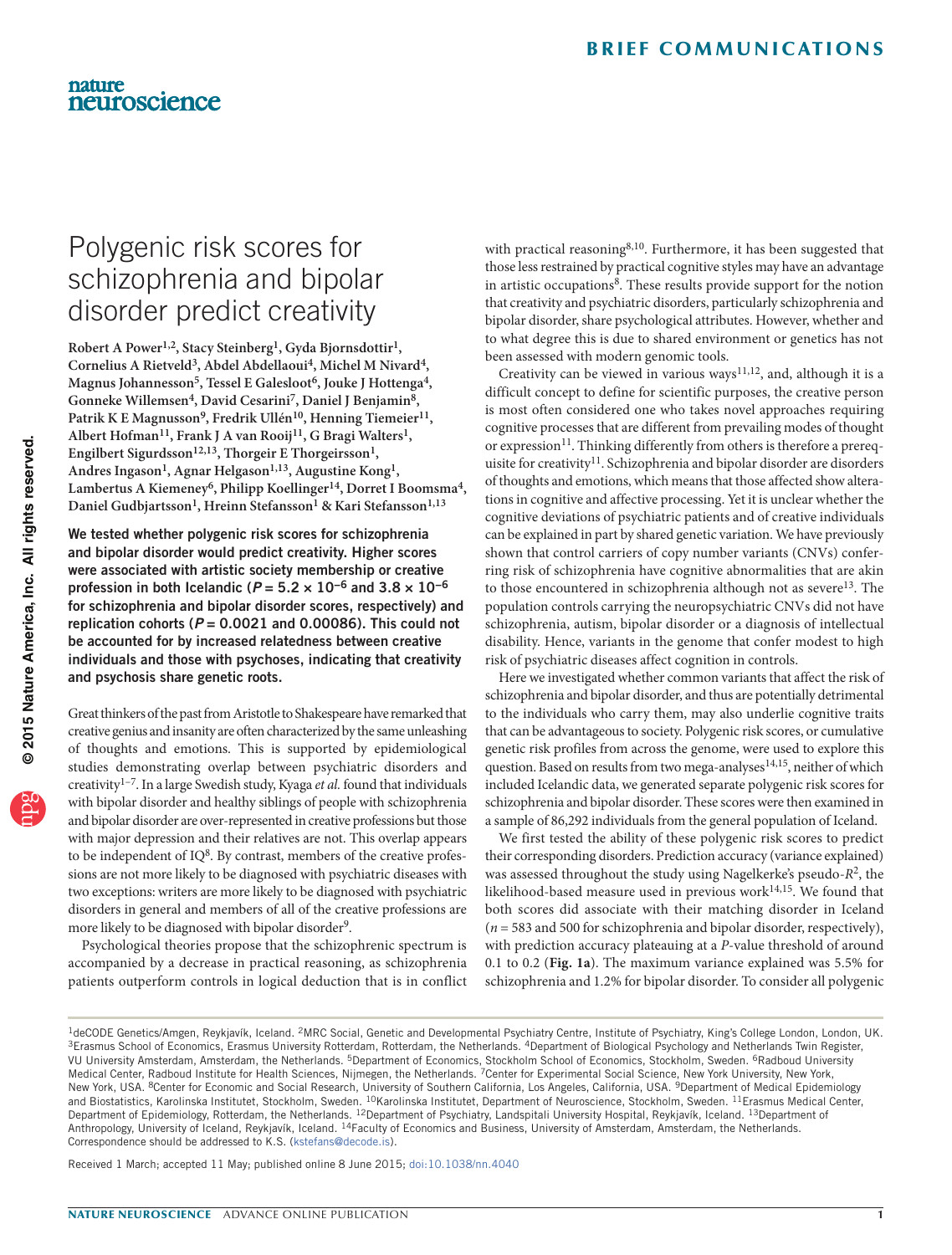# **BRIEF COMMUNICATIONS**

<span id="page-1-0"></span>Figure 1 Polygenic risk scores for schizophrenia and bipolar disorder predict their corresponding disorder and creativity. (a) Prediction of schizophrenia (SCZ) and bipolar disorder (BD) in Iceland using polygenic risk scores derived from independent GWASs of these disorders $14,15$  $14,15$ Nagelkerke's pseudo-*R*2 is shown for scores derived using ten significance thresholds. Variance explained on the liability scale, which is adjusted for case-control ascertainment, is around 8% for schizophrenia and 2% for bipolar disorder, in keeping with previous estimates<sup>14</sup>. (b) Prediction of creativity in Iceland using scores derived from independent GWASs of schizophrenia and bipolar disorder[14,](#page-2-8)[15.](#page-2-9) Nagelkerke's pseudo*-R*2 is shown for scores derived using ten significance thresholds.

risk scores on the same scale, scores were centered and scaled to have a mean of 0 and a s.d. of 1. Odds ratios (ORs) computed using these scores were 2.22 for schizophrenia and 1.46 for bipolar disorder based on a *P* value threshold of 0.2.

Next, we tested for an association between the polygenic risk scores and creativity. Creative individuals were defined as those belonging to the national artistic societies of actors, dancers, musicians, visual artists and writers (*n* = 1,024; **Supplementary Table 1**). We found that both schizophrenia and bipolar disorder polygenic risk scores were associated with creativity, with the schizophrenia and bipolar disorder scores explaining a maximum of 0.24% and 0.26% of the variance of creativity, respectively (**[Figs. 1b](#page-1-0)** and **2**). At a *P*-value threshold of 0.2, ORs for creativity were 1.17 for both scores ( $P = 5.2 \times 10^{-6}$  and  $3.8 \times 10^{-6}$  for the schizophrenia and the bipolar scores, respectively).

In contrast to these results, none of 20 non-psychiatric diseases tested, including three phenotypes affecting cognition, were significantly associated with the psychosis polygenic risk scores (**Supplementary Table 2**). We also found no significant association with the psychosis scores for five other types of profession (**Supplementary Table 3**).

In an analysis including both scores as predictors of creativity, both scores were significantly associated with artist status, together accounting for 0.39% of the variance in creativity ( $P = 6.8 \times 10^{-8}$ ), somewhat less than the sum of their independent scores owing to the positive correlation between them  $(r = 0.23)$ . ORs were similar for four different classes of artist (actor or dancer, musician, visual artist and writer) using either schizophrenia or bipolar disorder scores (**Supplementary Table 4**).

To determine whether the association with creativity is driven by general cognitive function or educational attainment, we also tested for an association of the polygenic risk scores with the number of years in school or having a university degree. We found that higher bipolar disorder polygenic risk scores were associated with greater educational attainment (β = 0.15,  $P = 4.8 \times 10^{-9}$  and OR = 1.09,  $P = 5.2 \times 10^{-7}$  for number of years in school and university degree, respectively) and that higher schizophrenia scores also predicted greater educational attainment,





although less significantly ( $β = 0.096$ ,  $P = 1.2 \times 10^{-4}$  and OR = 1.04, *P* = 0.014 for number of years in school and university education, respectively). In the subset of the data with education information, both bipolar disorder and schizophrenia scores remained significant predictors of creativity when educational attainment was included in the model, with little or no attenuation of the effect (OR = 1.18 and 1.10 for the schizophrenia and bipolar scores, respectively; for schizophrenia scores, *P* = 1.2  $× 10<sup>-4</sup>$  and *P* = 3.6 × 10<sup>-4</sup> without and with adjustment for education, respectively, and for bipolar disorder scores,  $P = 0.0078$  and  $P = 0.038$ without and with adjustment for education, respectively), suggesting that the association of the polygenic risk score with creativity cannot be accounted for by differences in educational attainment.

Schizophrenia polygenic risk scores are elevated in relatives of schizophrenia patients, such that scores of first degree relatives are expected to be elevated by half the elevation of schizophrenia patients and those of second degree relatives are expected to be elevated by one quarter. The elevation in the group of creative individuals was 20% of that seen in patients with schizophrenia. It is conceivable that the association we observe between the polygenic schizophrenia risk score and creativity could be driven by having a relative with schizophrenia. In this case the observed elevation in creative people would demand that, on average, they would have a second degree relative with schizophrenia. The actual average meiotic distance between creative individuals and their closest relative with schizophrenia was 6.2 meioses. That would only account for an elevation of the polygenic schizophrenia risk score of 5.03%, which does not explain the observed association with creativity (0.21, compared to 0.045 under the null hypothesis;  $P = 3.3 \times 10^{-4}$ ).

We also examined the association of creativity and psychosis polygenic risk scores conditional on the fraction of first, second and third degree relatives who were schizophrenia or bipolar disorder patients. This resulted in little change to the significance of the association between creativity and psychosis polygenic score (OR = 1.17,  $P = 7.1 \times 10^{-6}$  and OR = 1.17,  $P = 4.3 \times 10^{-6}$  for schizophrenia and bipolar disorder scores,

Figure 2 Nagelkerke's pseudo-*R*2 in Iceland for schizophrenia (SCZ), bipolar disorder (BD), artist (Art) and university degree (Univ) based on schizophrenia and bipolar disorder polygenic risk scores derived at the significance threshold of *P* < 0.2.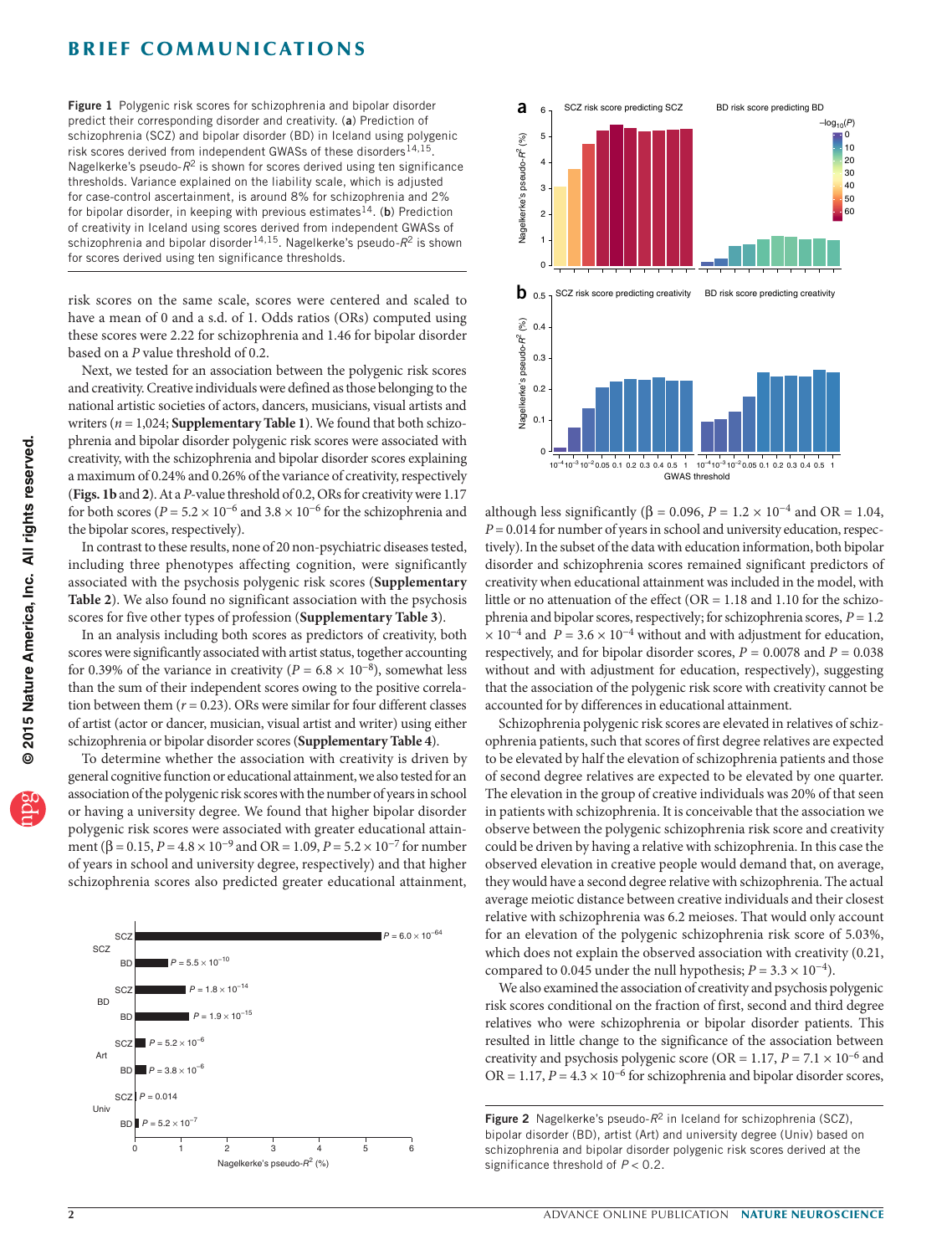<span id="page-2-10"></span>

| Table 1 Prediction of artist status by schizophrenia and bipolar |
|------------------------------------------------------------------|
| disorder polygenic risk scores in four replication cohorts       |

| --                              |              |                  |                        |        |                           |         |  |  |
|---------------------------------|--------------|------------------|------------------------|--------|---------------------------|---------|--|--|
|                                 |              |                  | Schizophrenia<br>score |        | Bipolar disorder<br>score |         |  |  |
| Phenotype and<br>study          | n.<br>artist | n.<br>non-artist | 0 <sub>R</sub>         | P      | 0 <sub>R</sub>            | P       |  |  |
| Artistic profession             |              |                  |                        |        |                           |         |  |  |
| <b>NTR</b>                      | 118          | 6,160            | 1.31                   | 0.022  | 1.43                      | 0.00015 |  |  |
| <b>RS</b>                       | 62           | 7,819            | 1.18                   | 0.19   | 1.10                      | 0.46    |  |  |
| <b>STR</b>                      | 65           | 8,828            | 1.25                   | 0.096  | 1.16                      | 0.23    |  |  |
| <b>NBS</b>                      | 28           | 4,265            | 1.12                   | 0.54   | 0.95                      | 0.79    |  |  |
| Combined                        | 273          | 27.072           | 1.23                   | 0.0021 | 1.23                      | 0.00086 |  |  |
| <b>CAQ-Arts score</b><br>$\eta$ |              |                  |                        |        |                           |         |  |  |
| <b>STR</b>                      | 804          |                  | 1.11                   | 0.11   | 1.06                      | 0.34    |  |  |

*n* values for artist and non-artist are shown where applicable. Polygenic risk scores were calculated using a *P*-value threshold of 0.2 and were standardized to have a mean of 0 and a s.d. of 1. Results are from logistic regression except in the case of the CAQ-Arts score, where ordered logistic regression was used. NTR, Netherlands Twin Registry; RS, Rotterdam Study; STR Swedish Twin Registry; NBS, Nijmegen Biomedical Study.

respectively), demonstrating that the association is not solely the result of a closer relationship between creative individuals and psychosis patients.

Finally, we investigated the association between creativity and psychosis polygenic risk scores in four longitudinal studies from the Netherlands ( $n = 18,452$ ) and Sweden ( $n = 8,893$ ). Two creativity phenotypes were used: artistic profession, which was available for all cohorts, and a quantitative measure of creativity derived from the Creative Achievement Questionnaire (CAQ) and assessing an individual's activities in the fields of visual arts, music, dance, writing and theater (CAQ-Arts) that was available for a subset of one study. For artistic profession, similar ORs as those for artistic society membership in Iceland were observed (in the combined cohorts, OR = 1.23, *P* = 0.0021 and OR = 1.23,  $P = 8.6 \times 10^{-4}$  for schizophrenia and bipolar disorder scores, respectively; **[Table 1](#page-2-10)**). The CAQ-Arts measure was associated with both scores in the expected direction (**[Table 1](#page-2-10)**). The power of the replication cohorts to detect an effect of similar magnitude to that in the discovery sample was around 70–80%.

It has been suggested that alleles conferring risk of disorders reducing fecundity, such as schizophrenia, may persist through balancing selection if their negative fitness effects are offset by benefits<sup>16,17</sup>. However, creative individuals in our sample had fewer children than population controls (effect derived from a Poisson log-linear model = 0.92, *P* = 6.8 × 10−5), making an offset manifested through creativity unlikely.

The study of the association between creativity and psychiatric disorders has in the past primarily been addressed in two types of studies: studies assessing psychiatric disorders in eminent creative individuals and studies assessing creativity in psychiatric patients and their relatives. Our study lends support to direct influences of genetic factors on creativity as opposed to sharing an environment with individuals with psychosis influencing creative aptitude. Thus, the main finding presented here is that creativity, conferred, at least in part, by common genetic variants, comes with an increased risk of psychiatric disorders conferred by the same genetic variants. How this genetic overlap fits into evolutionary models of disease persistence remains to be determined.

### **METHODS**

Methods and any associated references are available in the [online](http://www.nature.com/doifinder/10.1038/nn.4040) [version](http://www.nature.com/doifinder/10.1038/nn.4040) of the paper.

*Note: Any Supplementary Information and Source Data files are available in the [online version of the paper.](http://www.nature.com/doifinder/10.1038/nn.4040)*

#### **Acknowledgments**

The authors are grateful to the participants and thank the staff at the Krókháls recruitment center. We thank P. Arp, M. Jhamai, M. Moorhouse, M. Verkerk

and S. Bervoets for their assistance in creating the GWAS database. The authors are very grateful to the participants and staff from the Rotterdam Study, participating general practitioners and the pharmacists. The Netherlands Twin Registry thanks all participants. The research leading to these results has received support from the Innovative Medicines Initiative Joint Undertaking under grant agreement 115008, resources of which are composed of European Federation of Pharmaceutical Industries and Associations (EFPIA) in-kind contributions and financial contributions from the European Union's Seventh Framework Programme (FP7/2007-2013) and the European Union–funded FP7-People-2011-IAPP grant PsychDPC (GA 286213). This study presents independent research funded in part by the National Institute for Health Research (NIHR) Biomedical Research Centre at South London and Maudsley, NHS Foundation Trust and King's College London. The views expressed are those of the authors and not necessarily those of the UK National Health Service, the NIHR or the Department of Health. The Rotterdam Study was funded by the Netherlands Organisation for Scientific Research NWO Investments (175.010.2005.011, 911-03-012), the Research Institute for Diseases in the Elderly (014-93-015; RIDE2) and the Netherlands Genomics Initiative (NGI)/Netherlands Consortium for Healthy Aging (NCHA) project 050-060-810. The Rotterdam Study is funded by the Erasmus Medical Center; Erasmus University, Rotterdam; the Netherlands Organization for the Health Research and Development (ZonMw); the Research Institute for Diseases in the Elderly (RIDE); the Ministry of Education, Culture, and Science; the Ministry for Health, Welfare, and Sports; the European Commission (DG XII); and the Municipality of Rotterdam. Funding for the Netherlands Twin Registry was obtained from the Netherlands Organization for Scientific Research (NWO) and MagW/ZonMW, BBMRI-NL (184.021.007), the VU University Institute for Health and Care Research (EMGO+) and Neuroscience Campus Amsterdam, the European Science Council (ERC) Genetics of Mental Illness (230374), Avera Institute for Human Genetics and US National Institute of Mental Health (1RC2MH089951-01 and 1RC2 MH089995). The Swedish Twin Registry was financially supported by the Ragnar Söderberg Foundation (E9/11), the Swedish Research Council (421-2013-1061), the Jan Wallander and Tom Hedelius Foundation (P2012-0002:1), the Sven and Dagmar Salén Foundation, the Bank of Sweden Tercentenary Foundation (M11-0451:1) and the Karolinska Institutet. Some of the statistical analyses were carried out on the Genetic Cluster Computer [\(http://www.geneticcluster.org/](http://www.geneticcluster.org/)), which is financially supported by the Netherlands Scientific Organization (NWO 480-05-003 PI: Posthuma) along with a supplement from the Dutch Brain Foundation and the VU University Amsterdam.

#### **AUTHOR CONTRIBUTIONS**

R.A.P., S.S., D.G., G.B., H.S. and K.S. were involved in study design. G.B., H.S., E.S., S.S., K.S., D.C., P.K.E.M., F.U., C.A.R., H.T., A. Hofman, F.J.A.v.R. and G.W. were involved in cohort ascertainment, phenotypic characterization and recruitment. R.A.P., S.S., G.B., H.S., G.B.W., T.E.T., A.I., M.J., T.E.G. and J.J.H. were involved in informatics and data management. R.A.P., S.S., A.K., D.G., C.A.R., A.A. and M.M.N. carried out statistical analysis. D.C., D.J.B., M.J., A. Helgason, L.A.K., P.K., D.I.B., H.S. and K.S. were involved in planning and supervising the study. R.A.P., S.S., G.B., E.S., D.G., H.S. and K.S. wrote the first draft of the manuscript and all authors contributed to the final version of the manuscript.

#### **COMPETING FINANCIAL INTERESTS**

The authors declare competing financial interests: details are available in the [online](http://www.nature.com/doifinder/10.1038/nn.4040)  [version of the paper.](http://www.nature.com/doifinder/10.1038/nn.4040)

Reprints and permissions information is available online at [http://www.nature.com/](http://www.nature.com/reprints/index.html) [reprints/index.html.](http://www.nature.com/reprints/index.html)

- <span id="page-2-0"></span>1. Post, F. *Br. J. Psychiatry* 165, 22–34 (1994).
- 2. Juda, A. *Am. J. Psychiatry* 106, 296–307 (1949).
- 3. Andreasen, N.C. *Am. J. Psychiatry* 144, 1288–1292 (1987).
- 4. Herbert, P.S. Jr. *Psychiatr. Q.* 33, 534–547 (1959).
- 5. Jamison, K.R. *Psychiatry* 52, 125–134 (1989).
- 6. Ludwig, A.M. *Am. J. Psychother.* 46, 330–356 (1992).
- <span id="page-2-1"></span>7. Karksson, J.L. *Hereditas* 66, 177–182 (1970).
- <span id="page-2-2"></span>8. Kyaga, S. *et al. Br. J. Psychiatry* 199, 373–379 (2011).
- <span id="page-2-3"></span>9. Kyaga, S. *et al. J. Psychiatr. Res.* 47, 83–90 (2013).
- <span id="page-2-4"></span>10. Owen, G.S., Cutting, J. & David, A.S. *Br. J. Psychiatry* 191, 453–454 (2007).
- <span id="page-2-6"></span><span id="page-2-5"></span>11. Heilman, K.M., Nadeau, S.E. & Beversdorf, D.O. *Neurocase* 9, 369–379 (2003). 12. Ellamil, M., Dobson, C., Beeman, M. & Christoff, K. *Neuroimage* 59, 1783–1794 (2012).
- <span id="page-2-7"></span>13. Stefansson, H. *et al. Nature* 505, 361–366 (2014).
- <span id="page-2-8"></span>14. Schizophrenia Working Group of the Psychiatric Genomics Consortium. *Nature* 511, 421–427 (2014).
- <span id="page-2-9"></span>15. Psychiatric GWAS Consortium Bipolar Disorder Working Group. *Nat. Genet.* 43, 977–983 (2011).
- <span id="page-2-11"></span>16. Barrantes-Vidal, N. *J. Conscious. Stud.* 11, 58–78 (2004).
- <span id="page-2-12"></span>17. Karlsson, J.L. *Hereditas* 100, 83–86 (1984).